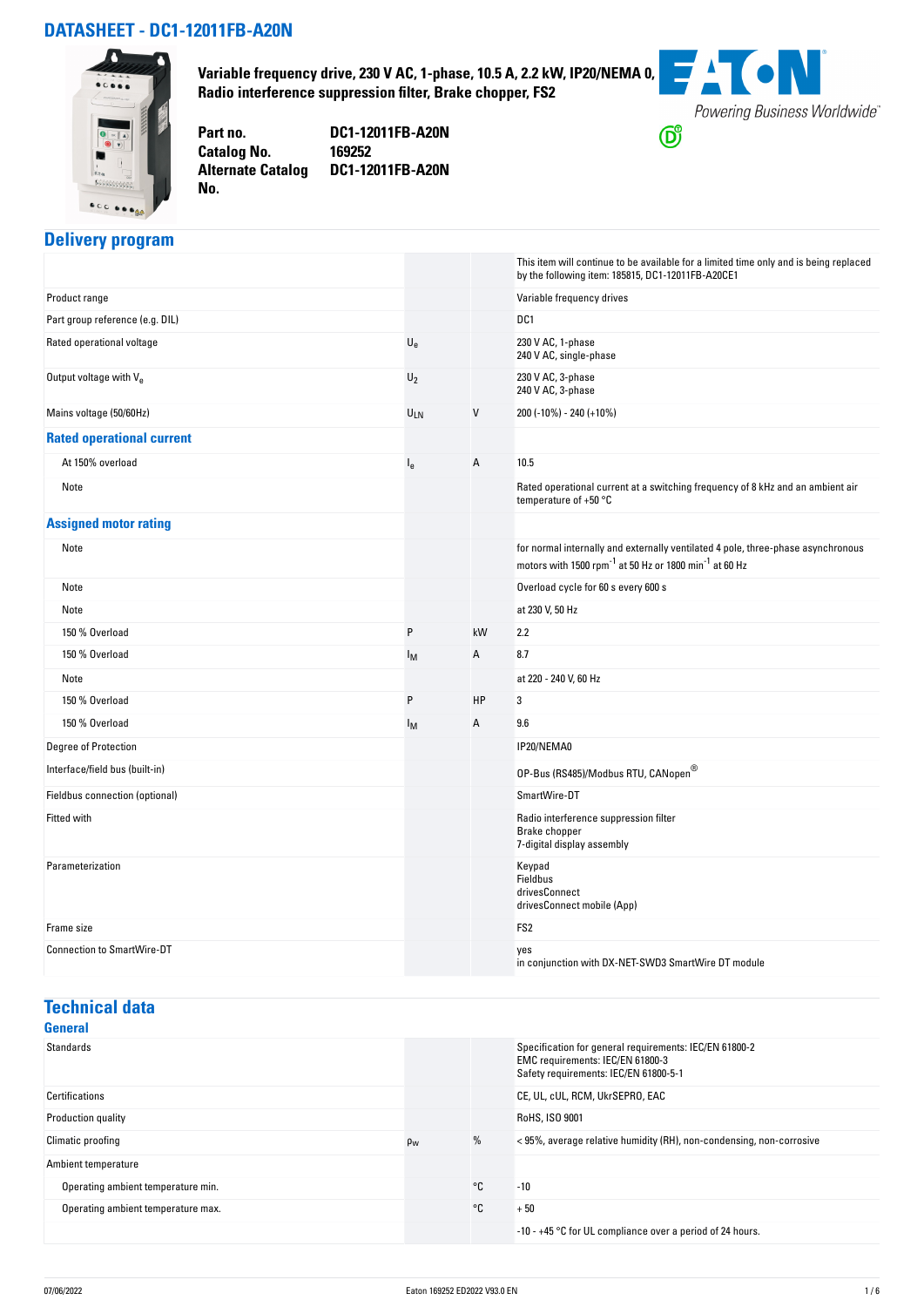|                                                           |                           |      | operation (with 150 % overload)                                                                                                                                                                                |
|-----------------------------------------------------------|---------------------------|------|----------------------------------------------------------------------------------------------------------------------------------------------------------------------------------------------------------------|
| Storage                                                   | θ                         | °C   | $-40 - +60$                                                                                                                                                                                                    |
| Radio interference level                                  |                           |      |                                                                                                                                                                                                                |
| Radio interference class (EMC)                            |                           |      | C1 (for conducted emissions only), C2, C3, depending on the motor cable length, the<br>connected load, and ambient conditions. External radio interference suppression<br>filters (optional) may be necessary. |
| Environment (EMC)                                         |                           |      | 1st and 2nd environments as per EN 61800-3                                                                                                                                                                     |
| maximum motor cable length                                |                           | m    | $C1 \leq 1$ m<br>$C2 \leq 5m$<br>$C3 \leq 25$ m                                                                                                                                                                |
| Mounting position                                         |                           |      | Vertical                                                                                                                                                                                                       |
| Altitude                                                  |                           | m    | 0 - 1000 m above sea level<br>Above 1000 m: 1% derating for every 100 m<br>max. 4000 m                                                                                                                         |
| Degree of Protection                                      |                           |      | IP20/NEMA0                                                                                                                                                                                                     |
| Protection against direct contact                         |                           |      | BGV A3 (VBG4, finger- and back-of-hand proof)                                                                                                                                                                  |
| <b>Main circuit</b>                                       |                           |      |                                                                                                                                                                                                                |
| Supply                                                    |                           |      |                                                                                                                                                                                                                |
| Rated operational voltage                                 | $\mathsf{U}_{\mathsf{e}}$ |      | 230 V AC, 1-phase<br>240 V AC, single-phase                                                                                                                                                                    |
| Mains voltage (50/60Hz)                                   | ULN                       | V    | 200 (-10%) - 240 (+10%)                                                                                                                                                                                        |
| Input current (150% overload)                             | <sup>I</sup> LN           | Α    | 19.2                                                                                                                                                                                                           |
| System configuration                                      |                           |      | AC supply systems with earthed center point                                                                                                                                                                    |
| Supply frequency                                          | $f_{LN}$                  | Hz   | 50/60                                                                                                                                                                                                          |
| Frequency range                                           | $f_{LN}$                  | Hz   | $48 - 62$                                                                                                                                                                                                      |
| Mains switch-on frequency                                 |                           |      | Maximum of one time every 30 seconds                                                                                                                                                                           |
| Power section                                             |                           |      |                                                                                                                                                                                                                |
| Function                                                  |                           |      | Variable frequency drive with internal DC link and IGBT inverter                                                                                                                                               |
| Overload current (150% overload)                          | IL.                       | Α    | 15.75                                                                                                                                                                                                          |
| max. starting current (High Overload)                     | ΙH.                       | $\%$ | 175                                                                                                                                                                                                            |
| Note about max. starting current                          |                           |      | for 2 seconds every 20 seconds                                                                                                                                                                                 |
|                                                           |                           |      | 230 V AC, 3-phase                                                                                                                                                                                              |
|                                                           |                           |      |                                                                                                                                                                                                                |
| Output voltage with Ve                                    | $U_2$                     |      | 240 V AC, 3-phase                                                                                                                                                                                              |
| Output Frequency                                          | f <sub>2</sub>            | Hz   | $0 - 50/60$ (max. 500)                                                                                                                                                                                         |
| Switching frequency                                       | f <sub>PWM</sub>          | kHz  | 16<br>adjustable 4 - 32 (audible)                                                                                                                                                                              |
| <b>Operation Mode</b>                                     |                           |      | U/f control<br>Speed control with slip compensation                                                                                                                                                            |
| Frequency resolution (setpoint value)                     | Δf                        | Hz   | 0.1                                                                                                                                                                                                            |
| Rated operational current                                 |                           |      |                                                                                                                                                                                                                |
| At 150% overload                                          | $I_{e}$                   | А    | 10.5                                                                                                                                                                                                           |
| Note<br>Power loss                                        |                           |      | Rated operational current at a switching frequency of 8 kHz and an ambient air<br>temperature of $+50$ °C                                                                                                      |
| Heat dissipation at rated operational current $Ie$ =150 % | $P_V$                     | W    | 103.4                                                                                                                                                                                                          |
| Efficiency                                                | η                         | %    | 95.3                                                                                                                                                                                                           |
| Maximum leakage current to ground (PE) without motor      | <b>IPE</b>                | mA   | 2.49                                                                                                                                                                                                           |
| Fitted with                                               |                           |      | Radio interference suppression filter<br>Brake chopper<br>7-digital display assembly                                                                                                                           |
| Frame size                                                |                           |      | FS <sub>2</sub>                                                                                                                                                                                                |
| Motor feeder                                              |                           |      |                                                                                                                                                                                                                |
| Note                                                      |                           |      | for normal internally and externally ventilated 4 pole, three-phase asynchronous<br>motors with 1500 rpm <sup>-1</sup> at 50 Hz or 1800 min <sup>-1</sup> at 60 Hz                                             |
| Note                                                      |                           |      | Overload cycle for 60 s every 600 s                                                                                                                                                                            |
| Note                                                      |                           |      | at 230 V, 50 Hz                                                                                                                                                                                                |
| 150 % Overload                                            | P                         | kW   | 2.2                                                                                                                                                                                                            |
| Note                                                      |                           |      | at 220 - 240 V, 60 Hz                                                                                                                                                                                          |
| 150 % Overload<br>maximum permissible cable length        | P                         | HP   | 3                                                                                                                                                                                                              |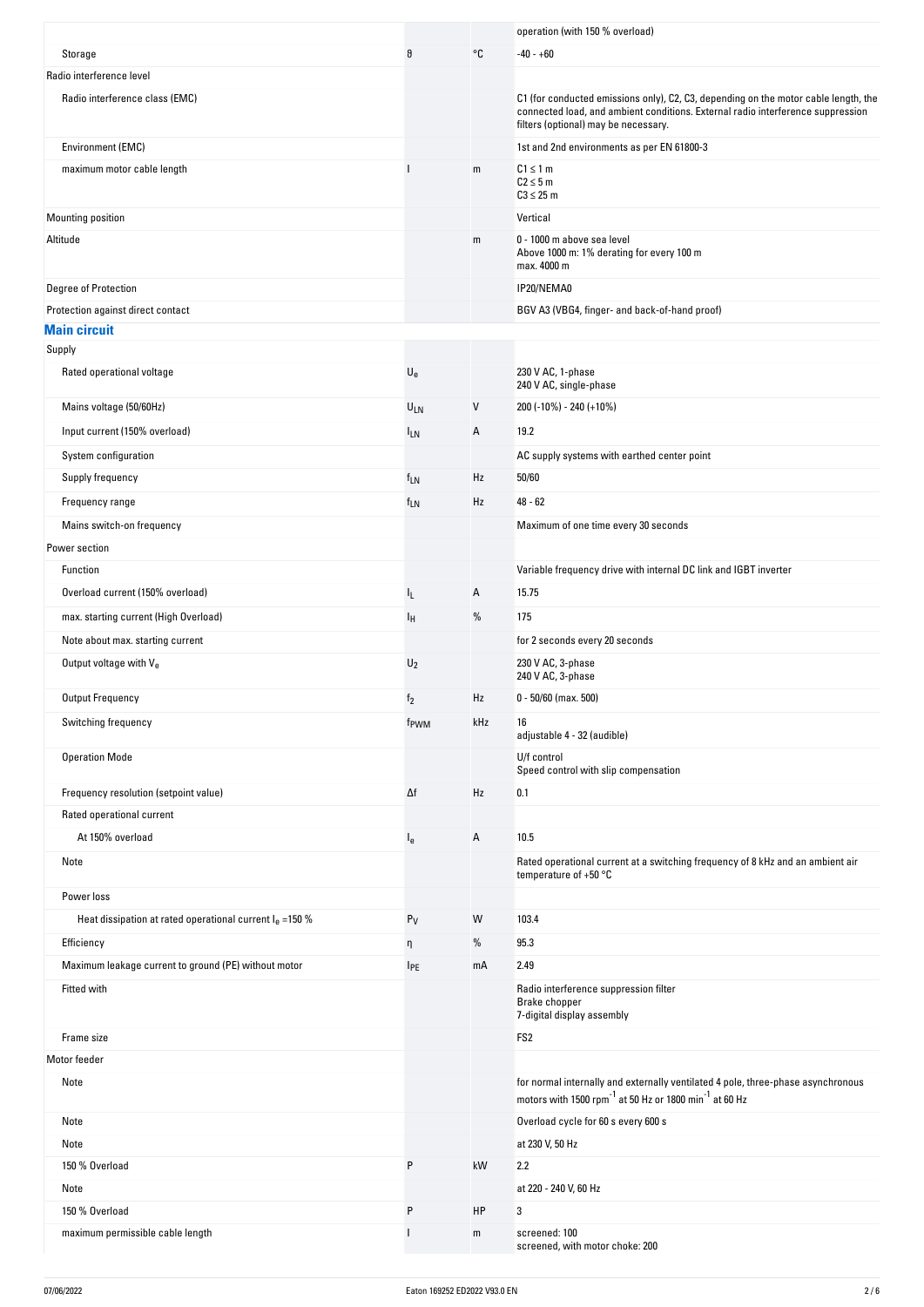|                                                                          |             |     | unscreened: 150<br>unscreened, with motor choke: 300                                                                                                                                                     |
|--------------------------------------------------------------------------|-------------|-----|----------------------------------------------------------------------------------------------------------------------------------------------------------------------------------------------------------|
| Apparent power                                                           |             |     |                                                                                                                                                                                                          |
| Apparent power at rated operation 230 V                                  | S           | kVA | 4.18                                                                                                                                                                                                     |
| Apparent power at rated operation 240 V                                  | S           | kVA | 4.36                                                                                                                                                                                                     |
| <b>Braking function</b>                                                  |             |     |                                                                                                                                                                                                          |
| Standard braking torque                                                  |             |     | max. 30 % $M_N$                                                                                                                                                                                          |
| DC braking torque                                                        |             |     | max. 100% of rated operational current le, variable                                                                                                                                                      |
| Braking torque with external braking resistance                          |             |     | Max. 100% of rated operational current le with external braking resistor                                                                                                                                 |
| minimum external braking resistance                                      | $R_{min}$   | Ω   | 50                                                                                                                                                                                                       |
| Switch-on threshold for the braking transistor                           | $U_{DC}$    | V   | 390 V DC                                                                                                                                                                                                 |
| <b>Control section</b>                                                   |             |     |                                                                                                                                                                                                          |
| Reference voltage                                                        | $U_{\rm S}$ | V   | 10 V DC (max. 10 mA)                                                                                                                                                                                     |
| Analog inputs                                                            |             |     | 2, parameterizable, 0 - 10 V DC, 0/4 - 20 mA                                                                                                                                                             |
| Analog outputs                                                           |             |     | 1, parameterizable, 0 - 10 V                                                                                                                                                                             |
| Digital inputs                                                           |             |     | 4, parameterizable, max. 30 V DC                                                                                                                                                                         |
| Digital outputs                                                          |             |     | 1, parameterizable, 24 V DC                                                                                                                                                                              |
| Relay outputs                                                            |             |     | 1, parameterizable, N/O, 6 A (250 V, AC-1) / 5 A (30 V, DC-1)                                                                                                                                            |
| Interface/field bus (built-in)                                           |             |     | 0P-Bus (RS485)/Modbus RTU, CANopen®                                                                                                                                                                      |
| <b>Assigned switching and protective elements</b>                        |             |     |                                                                                                                                                                                                          |
| <b>Power Wiring</b><br>Safety device (fuse or miniature circuit-breaker) |             |     |                                                                                                                                                                                                          |
| IEC (Type B, gG), 150 %                                                  |             |     | <b>FAZ-B25/1N</b>                                                                                                                                                                                        |
| UL (Class CC or J)                                                       |             | Α   | 25                                                                                                                                                                                                       |
| Mains contactor                                                          |             |     |                                                                                                                                                                                                          |
| 150 % overload (CT/I <sub>H</sub> , at 50 °C)                            |             |     | DILM7                                                                                                                                                                                                    |
|                                                                          |             |     | DILEM-+P1DILEM                                                                                                                                                                                           |
| Main choke                                                               |             |     |                                                                                                                                                                                                          |
| 150 % overload (CT/I <sub>H</sub> , at 50 °C)                            |             |     | DX-LN1-024                                                                                                                                                                                               |
| Radio interference suppression filter (external, 150 %)                  |             |     | DX-EMC12-025-FS2                                                                                                                                                                                         |
| Note regarding radio interference suppression filter                     |             |     | Optional external radio interference suppression filter for longer motor cable<br>lengths and for use in different EMC environments                                                                      |
| DC link connection                                                       |             |     |                                                                                                                                                                                                          |
| <b>Braking resistance</b>                                                |             |     |                                                                                                                                                                                                          |
| 10 % duty factor (DF)                                                    |             |     | DX-BR050-0K4                                                                                                                                                                                             |
| 20 % duty factor (DF)                                                    |             |     | DX-BR050-0K8                                                                                                                                                                                             |
| 40 % duty factor (DF)                                                    |             |     | DX-BR075-1K1                                                                                                                                                                                             |
| Notes concerning braking resistances:                                    |             |     | The brake resistors are assigned based on the maximum rated power of the<br>variable frequency drive. Additional brake resistors and designs (e.g. different duty<br>cycles) are available upon request. |
| Motor feeder                                                             |             |     |                                                                                                                                                                                                          |
| motor choke                                                              |             |     |                                                                                                                                                                                                          |
| 150 % overload (CT/I <sub>H</sub> , at 50 °C)                            |             |     | DX-LM3-016                                                                                                                                                                                               |
| Sine filter                                                              |             |     |                                                                                                                                                                                                          |
| 150 % overload (CT/I <sub>H</sub> , at 50 °C)                            |             |     | DX-SIN3-016                                                                                                                                                                                              |
| All-pole sine filter                                                     |             |     |                                                                                                                                                                                                          |
| 150 % overload (CT/I <sub>H</sub> , at 50 °C)                            |             |     | DX-SIN3-013-A                                                                                                                                                                                            |
|                                                                          |             |     |                                                                                                                                                                                                          |

# **Design verification as per IEC/EN 61439**

| Technical data for design verification                   |                   |              |       |
|----------------------------------------------------------|-------------------|--------------|-------|
| Rated operational current for specified heat dissipation | 'n                | $\mathsf{A}$ | 10.5  |
| Heat dissipation per pole, current-dependent             | $P_{\text{vid}}$  | W            | 0     |
| Equipment heat dissipation, current-dependent            | $P_{\text{vid}}$  | W            | 103.4 |
| Static heat dissipation, non-current-dependent           | $P_{VS}$          | W            | 0     |
| Heat dissipation capacity                                | $P_{\text{diss}}$ | W            | 0     |
| Operating ambient temperature min.                       |                   | °C           | $-10$ |
| Operating ambient temperature max.                       |                   | ∘c           | 50    |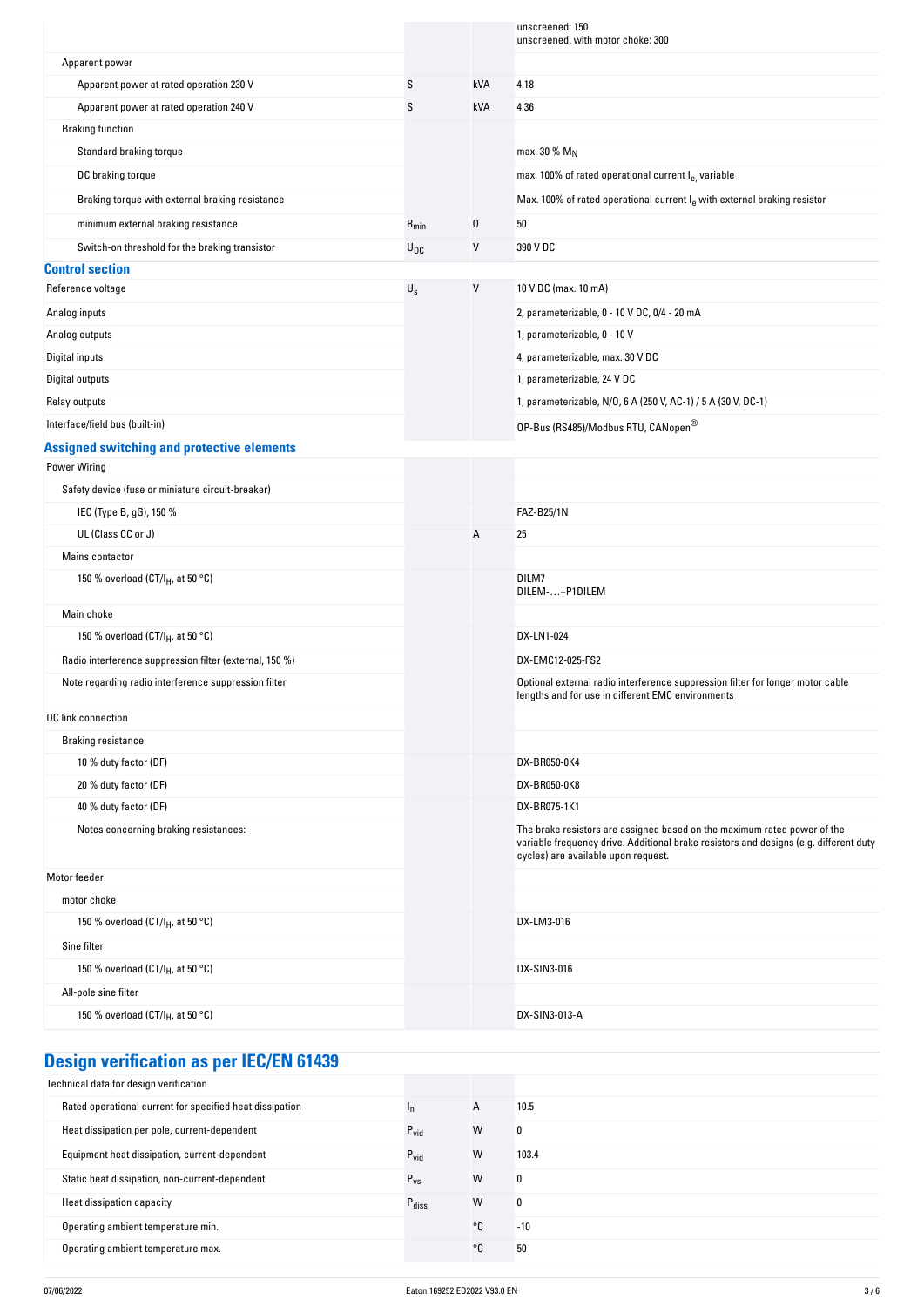| IEC/EN 61439 design verification                                                                                          |                                                                                                                                     |
|---------------------------------------------------------------------------------------------------------------------------|-------------------------------------------------------------------------------------------------------------------------------------|
| 10.2 Strength of materials and parts                                                                                      |                                                                                                                                     |
| 10.2.2 Corrosion resistance                                                                                               | Meets the product standard's requirements.                                                                                          |
| 10.2.3.1 Verification of thermal stability of enclosures                                                                  | Meets the product standard's requirements.                                                                                          |
| 10.2.3.2 Verification of resistance of insulating materials to normal heat                                                | Meets the product standard's requirements.                                                                                          |
| 10.2.3.3 Verification of resistance of insulating materials to abnormal heat<br>and fire due to internal electric effects | Meets the product standard's requirements.                                                                                          |
| 10.2.4 Resistance to ultra-violet (UV) radiation                                                                          | Meets the product standard's requirements.                                                                                          |
| 10.2.5 Lifting                                                                                                            | Does not apply, since the entire switchgear needs to be evaluated.                                                                  |
| 10.2.6 Mechanical impact                                                                                                  | Does not apply, since the entire switchgear needs to be evaluated.                                                                  |
| 10.2.7 Inscriptions                                                                                                       | Meets the product standard's requirements.                                                                                          |
| 10.3 Degree of protection of ASSEMBLIES                                                                                   | Does not apply, since the entire switchgear needs to be evaluated.                                                                  |
| 10.4 Clearances and creepage distances                                                                                    | Meets the product standard's requirements.                                                                                          |
| 10.5 Protection against electric shock                                                                                    | Does not apply, since the entire switchgear needs to be evaluated.                                                                  |
| 10.6 Incorporation of switching devices and components                                                                    | Does not apply, since the entire switchgear needs to be evaluated.                                                                  |
| 10.7 Internal electrical circuits and connections                                                                         | Is the panel builder's responsibility.                                                                                              |
| 10.8 Connections for external conductors                                                                                  | Is the panel builder's responsibility.                                                                                              |
| 10.9 Insulation properties                                                                                                |                                                                                                                                     |
| 10.9.2 Power-frequency electric strength                                                                                  | Is the panel builder's responsibility.                                                                                              |
| 10.9.3 Impulse withstand voltage                                                                                          | Is the panel builder's responsibility.                                                                                              |
| 10.9.4 Testing of enclosures made of insulating material                                                                  | Is the panel builder's responsibility.                                                                                              |
| 10.10 Temperature rise                                                                                                    | The panel builder is responsible for the temperature rise calculation. Eaton will<br>provide heat dissipation data for the devices. |
| 10.11 Short-circuit rating                                                                                                | Is the panel builder's responsibility. The specifications for the switchgear must be<br>observed.                                   |
| 10.12 Electromagnetic compatibility                                                                                       | Is the panel builder's responsibility. The specifications for the switchgear must be<br>observed.                                   |
| 10.13 Mechanical function                                                                                                 | The device meets the requirements, provided the information in the instruction<br>leaflet (IL) is observed.                         |

### **Technical data ETIM 5.0**

| Low-voltage industrial components (EG000017) / Frequency controller = < 1 kV (EC001857)                                                                                               |              |                |  |  |
|---------------------------------------------------------------------------------------------------------------------------------------------------------------------------------------|--------------|----------------|--|--|
| Electric engineering, automation, process control engineering / Electrical drive / Static frequency converter / Static frequency converter = < 1 kv (ecl@ss8-27-02-31-01 [AKE177010]) |              |                |  |  |
| Mains voltage                                                                                                                                                                         | $\mathsf{V}$ | $200 - 240$    |  |  |
| Mains frequency                                                                                                                                                                       |              | 50/60 Hz       |  |  |
| Number of phases input                                                                                                                                                                |              | 1              |  |  |
| Number of phases output                                                                                                                                                               |              | 3              |  |  |
| Max. output frequency                                                                                                                                                                 | Hz           | 500            |  |  |
| Rated output voltage                                                                                                                                                                  | $\mathsf{V}$ | 230            |  |  |
| Measuring output current                                                                                                                                                              | A            | 10.5           |  |  |
| Output power at rated output voltage                                                                                                                                                  | kW           | 2.2            |  |  |
| Max. output at quadratic load at rated output voltage                                                                                                                                 | kW           | 2.2            |  |  |
| Max. output at linear load at rated output voltage                                                                                                                                    | kW           | 2.2            |  |  |
| With control unit                                                                                                                                                                     |              | Yes            |  |  |
| Application in industrial area permitted                                                                                                                                              |              | Yes            |  |  |
| Application in domestic- and commercial area permitted                                                                                                                                |              | Yes            |  |  |
| Supporting protocol for TCP/IP                                                                                                                                                        |              | N <sub>0</sub> |  |  |
| Supporting protocol for PROFIBUS                                                                                                                                                      |              | No             |  |  |
| Supporting protocol for CAN                                                                                                                                                           |              | Yes            |  |  |
| Supporting protocol for INTERBUS                                                                                                                                                      |              | No             |  |  |
| Supporting protocol for ASI                                                                                                                                                           |              | <b>No</b>      |  |  |
| Supporting protocol for KNX                                                                                                                                                           |              | No             |  |  |
| Supporting protocol for MODBUS                                                                                                                                                        |              | Yes            |  |  |
| Supporting protocol for Data-Highway                                                                                                                                                  |              | No             |  |  |
| Supporting protocol for DeviceNet                                                                                                                                                     |              | <b>No</b>      |  |  |
| Supporting protocol for SUCONET                                                                                                                                                       |              | No             |  |  |
| Supporting protocol for LON                                                                                                                                                           |              | No             |  |  |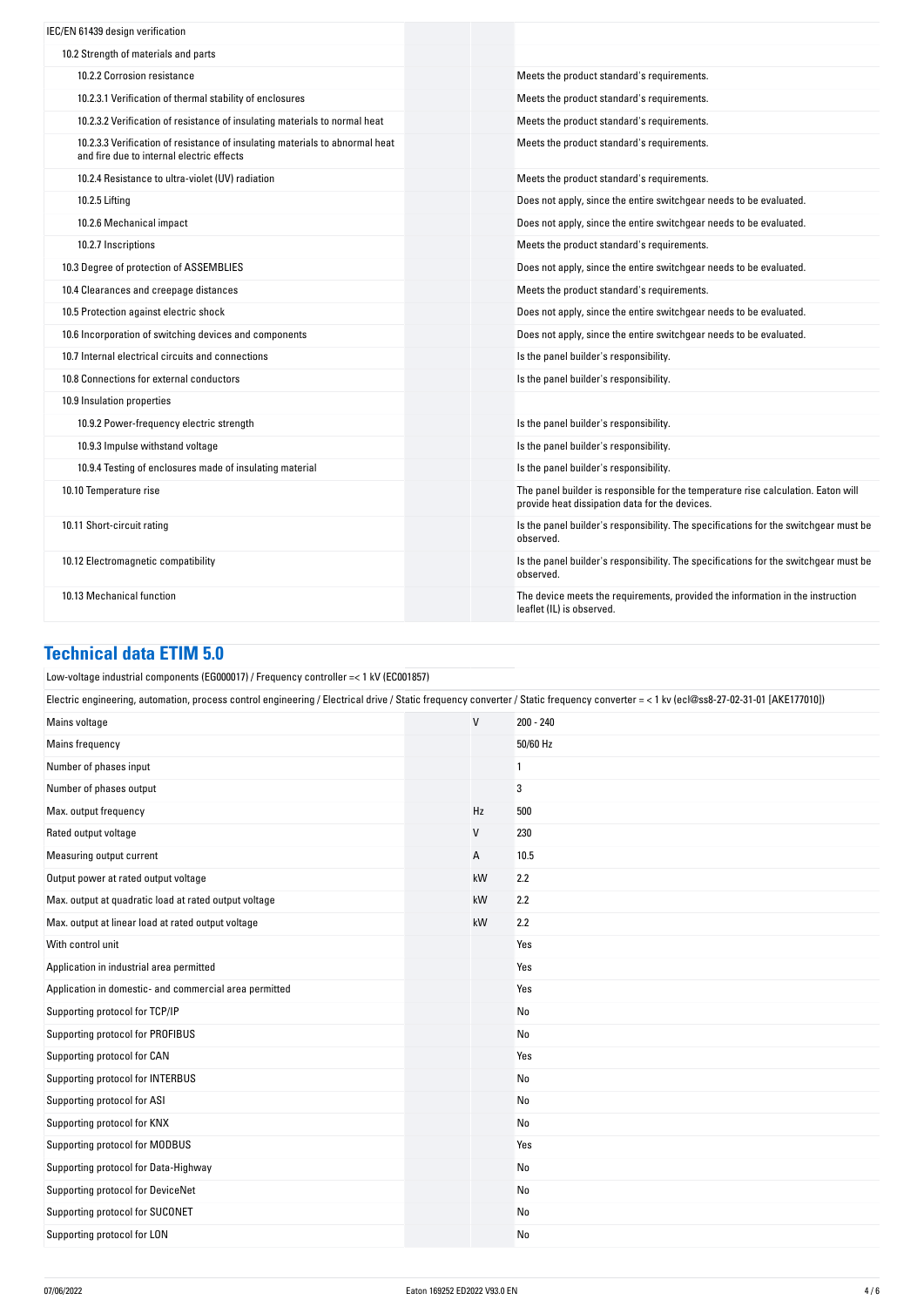| Supporting protocol for PROFINET IO                 |    | N <sub>0</sub> |
|-----------------------------------------------------|----|----------------|
| Supporting protocol for PROFINET CBA                |    | No             |
| Supporting protocol for SERCOS                      |    | No             |
| Supporting protocol for Foundation Fieldbus         |    | N <sub>0</sub> |
| Supporting protocol for EtherNet/IP                 |    | No             |
| Supporting protocol for AS-Interface Safety at Work |    | No             |
| Supporting protocol for DeviceNet Safety            |    | No             |
| Supporting protocol for INTERBUS-Safety             |    | No             |
| Supporting protocol for PROFIsafe                   |    | No             |
| Supporting protocol for SafetyBUS p                 |    | No             |
| Supporting protocol for other bus systems           |    | No             |
| Number of HW-interfaces industrial Ethernet         |    | $\bf{0}$       |
| Number of HW-interfaces PROFINET                    |    | 0              |
| Number of HW-interfaces RS-232                      |    | $\bf{0}$       |
| Number of HW-interfaces RS-422                      |    | $\bf{0}$       |
| Number of HW-interfaces RS-485                      |    | $\mathbf{1}$   |
| Number of HW-interfaces serial TTY                  |    | $\bf{0}$       |
| Number of HW-interfaces USB                         |    | $\mathbf{1}$   |
| Number of HW-interfaces parallel                    |    | $\bf{0}$       |
| Number of HW-interfaces other                       |    | $\bf{0}$       |
| With optical interface                              |    | No             |
| With PC connection                                  |    | Yes            |
| Integrated braking resistance                       |    | Yes            |
| 4-quadrant operation possible                       |    | No             |
| Type of converter                                   |    | U converter    |
| Degree of protection (IP)                           |    | <b>IP20</b>    |
| Height                                              | mm | 231            |
| Width                                               | mm | 107            |
| Depth                                               | mm | 152            |
| Relative symmetric net frequency tolerance          | %  | 5              |
| Relative symmetric net current tolerance            | %  | 10             |

# **Approvals**

| <b>Product Standards</b>             | UL 508C; CSA-C22.2 No. 14; IEC/EN61800-3; IEC/EN61800-5; CE marking |
|--------------------------------------|---------------------------------------------------------------------|
| UL File No.                          | E172143                                                             |
| UL Category Control No.              | NMMS, NMMS7                                                         |
| CSA File No.                         | UL report applies to both US and Canada                             |
| <b>North America Certification</b>   | UL listed, certified by UL for use in Canada                        |
| Specially designed for North America | No                                                                  |
| Suitable for                         | <b>Branch circuits</b>                                              |
| Max. Voltage Rating                  | 1~240 V AC IEC: TN-S UL/CSA: "Y" (Solidly Grounded Wey)             |
| <b>Degree of Protection</b>          | <b>IEC: IP20</b>                                                    |